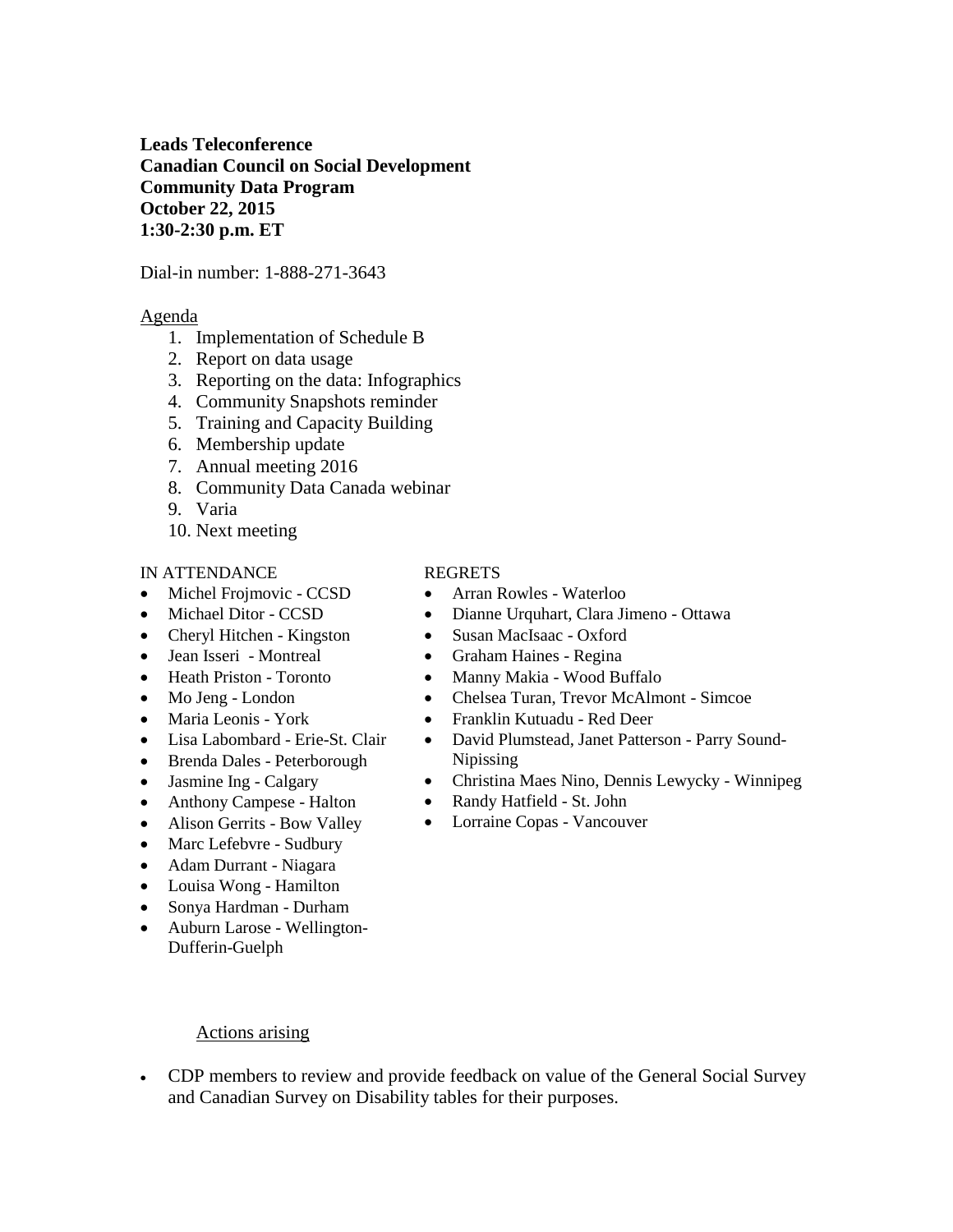- All leads are encouraged to submit Community Snapshots to the CDP team. Leads area also asked to invite their member organizations to submit Community Snapshots.
- Leads are invited to join a Training and Capacity Building working group to develop a strategy for more effectively building user capacity to use the CDP data.
- CDP to provide infographics template to consortium leads.
- Keep Calgary connected to the Training and Capacity Building working group
- Integrate the web development project into the work of the Training  $&$  Capacity Building working group.
- Leads to ensure that all principal contacts at each member organization within their consortium have created an account at communitydata.ca.
- Logistics information for annual meeting to be sent out in January 2016.

### 1. Implementation of Schedule B

We are a little more than half way through the program year, and implementation of Schedule B is on track. The following data sets have come in since the Annual meeting at the end of May, 2015.

- General Social Survey (GSS) Volunteering data [\(2013\)](http://communitydata.ca/content/general-social-survey-giving-volunteering-and-participating-2013).
- Canadian Survey on Disability (CSD) four tables [\(2012\)](http://communitydata.ca/content/canadian-survey-disability-2012)

These two data sets were custom orders from Statistics Canada and are from surveys that are not designed to report at geographic levels smaller than the provinces, so there are a lot of suppressed data.

**ACTION: CDP members to review and provide feedback on value of the GSS and CSD tables for their purposes.**

- $\bullet$  ePCCF [\(July 2015 update\)](http://communitydata.ca/content/enhanced-postal-code-conversion-file-2015-july-update)
- 2013 data from the T1 Family File (taxfiler data) including Family tables, Neighbourhood Income and Demographics, Seniors, Financial Data and Charitable Donations, Migration estimates
- Working Poverty and Income Inequality  $(2011)$ . Note that the deciles used in the income inequality tables are calculated using adjusted family income, which may be different than percentiles and deciles reported in the media. Methodology notes explaining how the income deciles are calculated have been added to this product's [catalogue page.](http://communitydata.ca/content/income-inequality-and-working-poverty-custom-tables-2011)
- Canadian Business Counts (formerly Canadian Business Patterns) for [June 2015.](http://communitydata.ca/content/canadian-business-counts-establishment-and-location-counts-employment-size-and-north) Note that this product has experienced a change in methodology that resulted in a significant increase in the total number of businesses in Canada. Changes are described on the [product's catalogue entry](http://communitydata.ca/content/canadian-business-counts-establishment-and-location-counts-employment-size-and-north) or in the [Business Registry users' guide.](http://communitydata.ca/sites/default/files/sc_CdnBusinessCounts-StructureDesIndustriesCdnnes_guide_en.pdf)
- Custom topic-based tabulations on Education and labour, Mobility and migration, Immigration and ethnocultural diversity as well as Income and housing. A couple of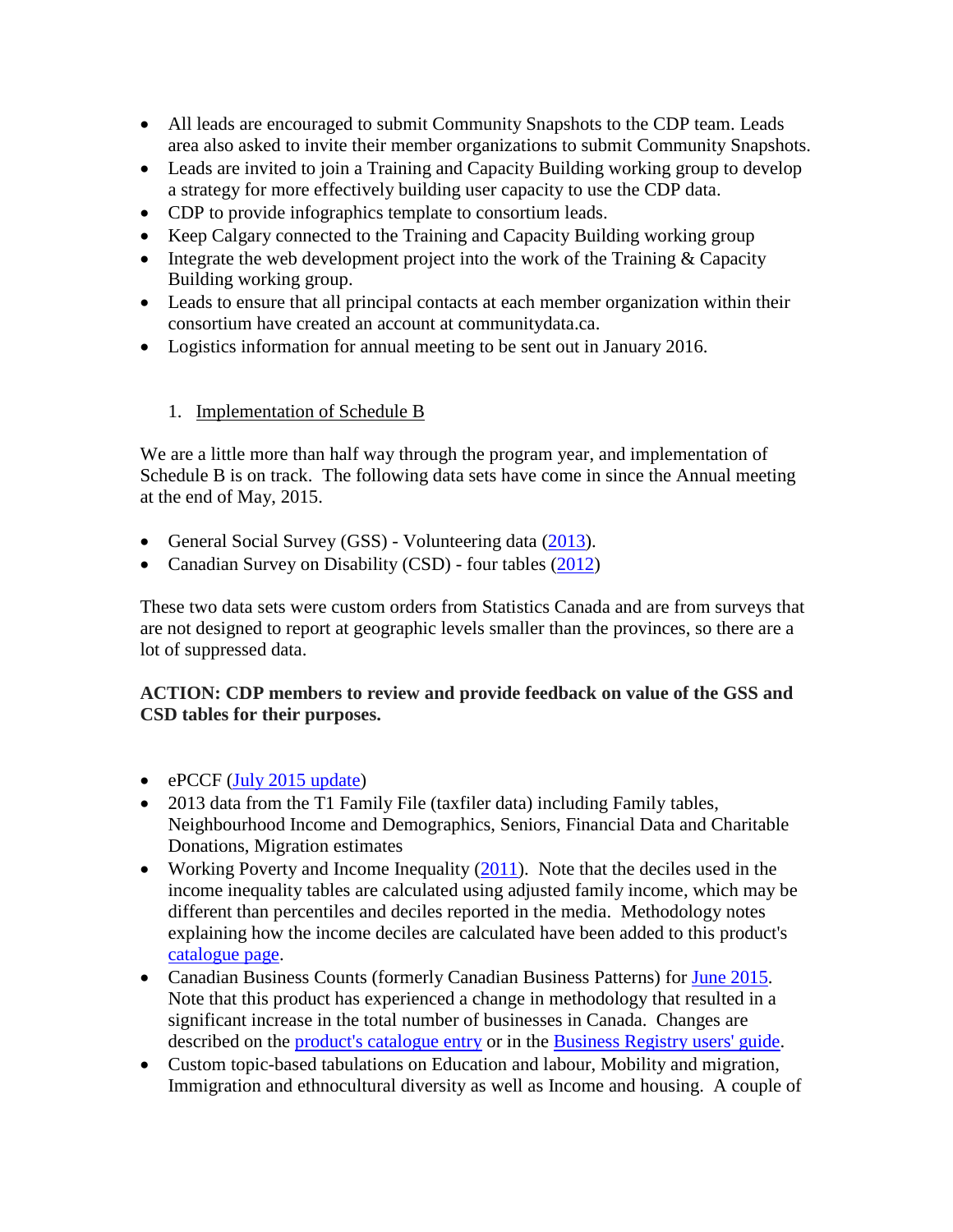these were popular 2006 tables that were not standard in 2011 and a couple were custom requests from members.

- Police-reported cybercrime [\(2013\)](http://communitydata.ca/content/police-reported-cybercrime-2013)
- $\bullet$  Building Permits [\(2014\)](http://communitydata.ca/content/building-permits-2014)
- Census and NHS Target Group Profiles for the Population aged 0-17 [\(Census;](http://communitydata.ca/content/target-group-profile-population-aged-0-17-census-2011) [NHS\)](http://communitydata.ca/content/target-group-profile-population-aged-0-17-nhs-2011), Population living alone [\(Census;](http://communitydata.ca/content/target-group-profile-population-living-alone-census-2011) [NHS\)](http://communitydata.ca/content/target-group-profile-population-living-alone-nhs-2011) and the Population living in subsidized housing [\(Census;](http://communitydata.ca/content/target-group-profile-population-living-subsidized-housing-census-2011) [NHS\)](http://communitydata.ca/content/target-group-profile-population-living-subsidized-housing-nhs-2011)
- Welfare incomes [\(2013\)](http://communitydata.ca/content/welfare-incomes-2013)
- CMHC Rental Market tables (2014) and New Home Construction tables (2014) will be catalogued soon. These tables contain data at the Census Subdivision and in some cases 'neighbourhood' and Census Tract level.

The following data sets will be acquired soon:

- Two-year estimates from the Canadian Community Health Survey, 2013 data
- 2015 version of the Shelter Capacity Report from Employment & Social Development Canada
- 2014 insolvency data from Industry Canada
- Custom tabulations from the NHS: thirteen (13) tables from the Community Poverty Project and four (4) custom topic-based tabulations
- Upon completion of Custom Geography group #3, Census and NHS profiles and Target Group Profile data will be acquired as well as CPP table #1 for these geographies

The following data sets will **NOT** be acquired soon:

- Labour Force Survey data will not be published below the CMA level and our recurring order at select CSD and CD geographies will no longer be filled by Statistics Canada. We will look into this matter again in the future.
- There will not be a Permanent Residents Rounded Data Cube released by Citizenship and Immigration Canada in the near future. Data will be made available on the government's open data portal. We will inquire in the future as to whether the new government will support the release of this data product.
- Standard taxfiler tables at custom geographies: We will work with Statistics Canada to confirm a methodology. Rather than DAs, STC is prepared to generate taxfiler tables using custom geographies provided by CDP members. DA tables would be too unreliable. As agreed at the annual meeting in Montreal, we will continue to develop a methodology in 2015/2016 and custom geocoding should be carried out in 2016- 2017.

*Heath*: Toronto is in discussion with STC Income division about using custom geos for youth-related tables (income data for sub-categories within the 15-29 age group). The order has not yet been submitted.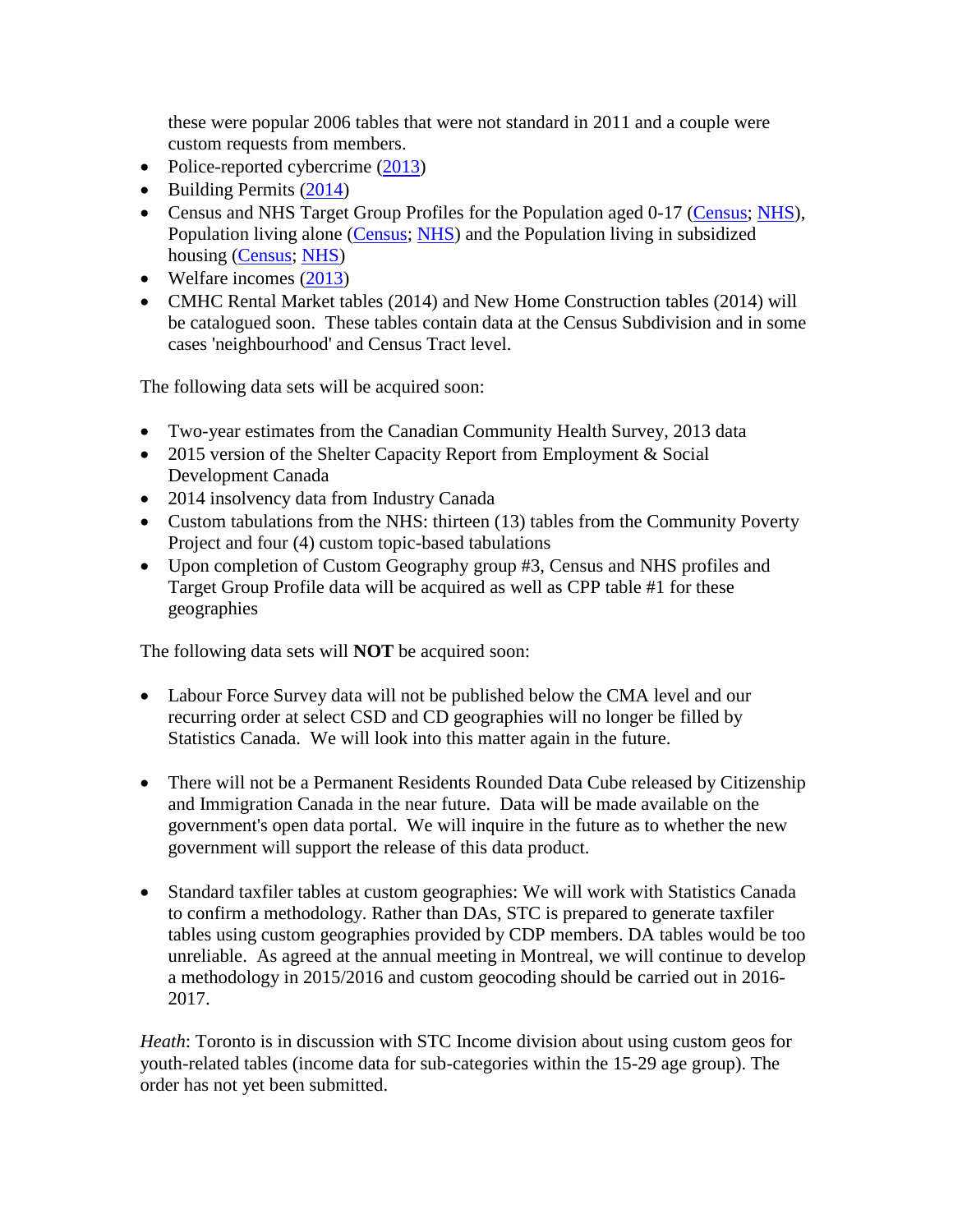*Jasmine*: Calgary is also contracting STC for custom taxfiler data and would be interested in talking with Toronto about the status of the order.

*Auburn*: WDG is also in contact with STC about acquiring customized geos using taxfiler data. They are awaiting a cost estimate from STC.

List of all tables in the catalogue:

[This](http://communitydata.ca/cataloguewithSKU) link can be used to generate an Excel file showing all data tables that are currently available in the catalogue: http://communitydata.ca/cataloguewithSKU This link is also available on the [Resources page.](http://communitydata.ca/resources)

### 2. Report on data usage

Since April 1, 2015 there have been 3,836 files downloaded by 266 unique users.

58 users only downloaded one file 83 users downloaded 2-5 files 32 users downloaded 6-10 files 34 users downloaded 11-20 files 42 users downloaded 21-50 files 14 users downloaded 51-100 files 3 users downloaded more than 100 files

The most popular datasets are indicated below (most downloaded first):

- Census Profile, 2011
- NHS Profile, 2011
- Canadian business patterns, establishment and location counts, employment size and North American Industry Classification System (NAICS), December 2014
- Age groups of primary household maintainer (13), household total income groups in 2010 (11), housing tenure (4), shelter-cost-to-income ratio (5), housing suitability (3), condition of dwelling (3) and household type (17) for private households, NHS, 2011
- CPP Table 1: Age groups (22), sex (3), income status (7) and selected cultural, activity limitation and demographic characteristics (37) for the population in private households, NHS, 2011
- Census Profile, 2006
- Income inequality and working poverty (custom tables), 2010
- Age (131) and sex (3) for the population, Census, 2011
- LFS Custom Table 1, 2012
- F-01: Summary table, 2012
- Custom Income and Housing TBT 03: Shelter cost groups (11), household type (9), age groups of primary household maintainer (8), housing tenure including presence of mortgage and subsidized housing (7) for owner and tenant households in non-farm, non-reserve dwellings, NHS, 2011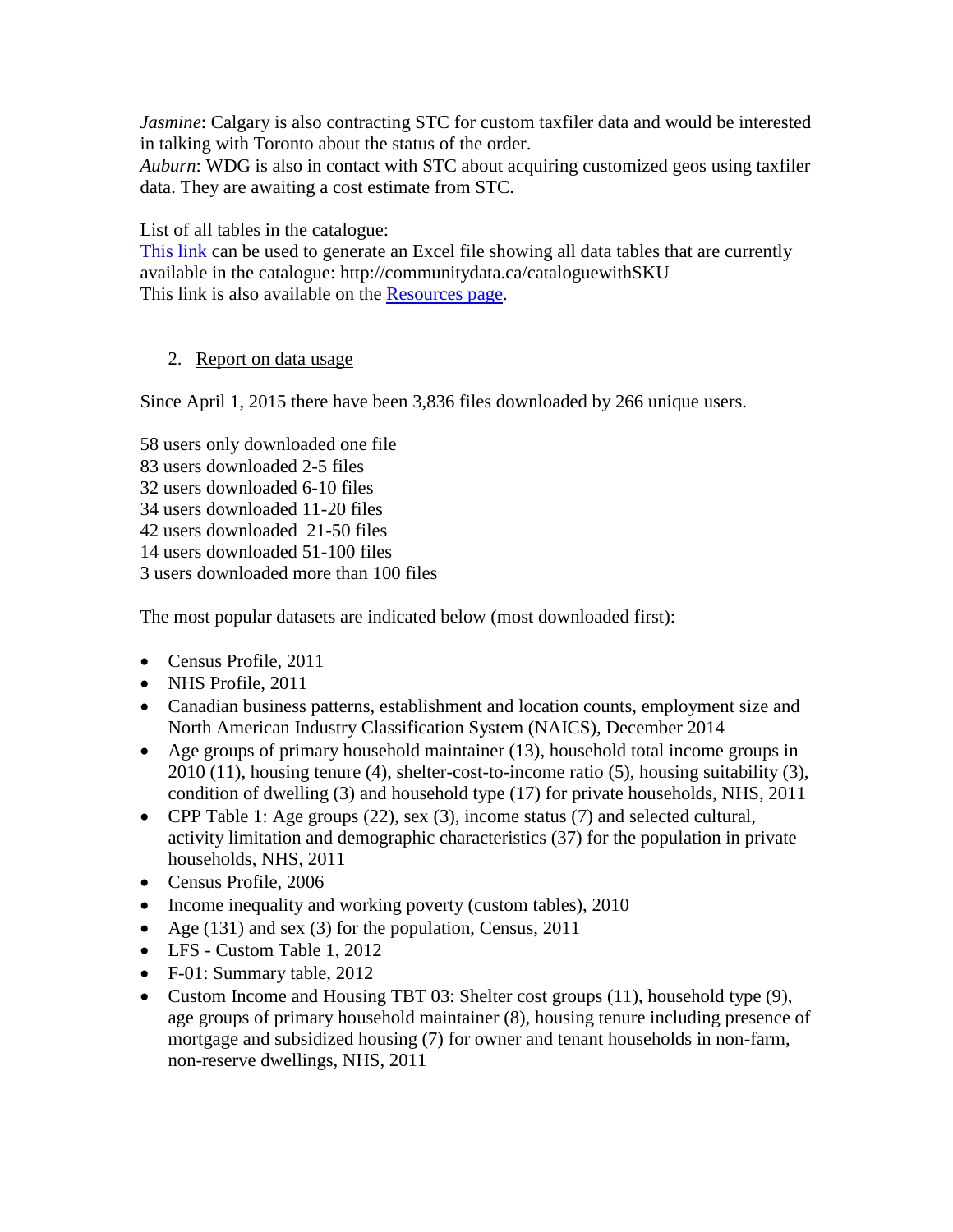- Income in 2010 (34), age groups (10C), sex (3) and highest certificate, diploma or degree (11) for the population aged 15 years and over in private households, NHS, 2011
- Custom Income and Housing TBT 01: Period of construction (11), Structural type of dwelling (10), housing tenure including presence of mortgage and subsidized housing (7), condition of dwelling (4), shelter-cost-to-income ratio (5) for owners and tenant...
- Enhanced Postal Code Conversion File, 2014
- Target group profile of the population aged 65 years and over, Census, 2011

## 3. Reporting on the data: Infographics

CCSD has released three infographics as part of their [Strength in Numbers series.](http://www.ccsd.ca/index.php/evidence/strength-in-numbers-series) The first three infographics are part of the Poverty in Canada theme, one of five themes to be explored in this series:

- Theme 1: Poverty in Canada (3 of 8 released)
- Theme 2: Income Inequality
- Theme 3: Employment Trends and Working Poverty
- Theme 4: Housing
- Theme 5: Transportation
	- 4. Community Snapshots reminder

There has been one Community Snapshot submitted since the annual meeting in May. We can not have too many submissions.

### **ACTION: All leads are encouraged to submit snapshots to the CDP team. Leads area also asked to invite their member organizations to submit Community Snapshots.**

5. Training and Capacity Building

Three orientations have been delivered since April 1, 2015

CCSD is in the process of acquiring a license for the Adobe Connect webinar tool. This will permit us to deliver training in a different format, including recorded video.

### **ACTION: Leads are invited to join a working group to develop a strategy for more effectively building user capacity to use the CDP data**

WDG and Toronto are interested in contributing. Toronto is meeting with their consortium later this year on this topic, and will be able to contribute some thinking after that meeting.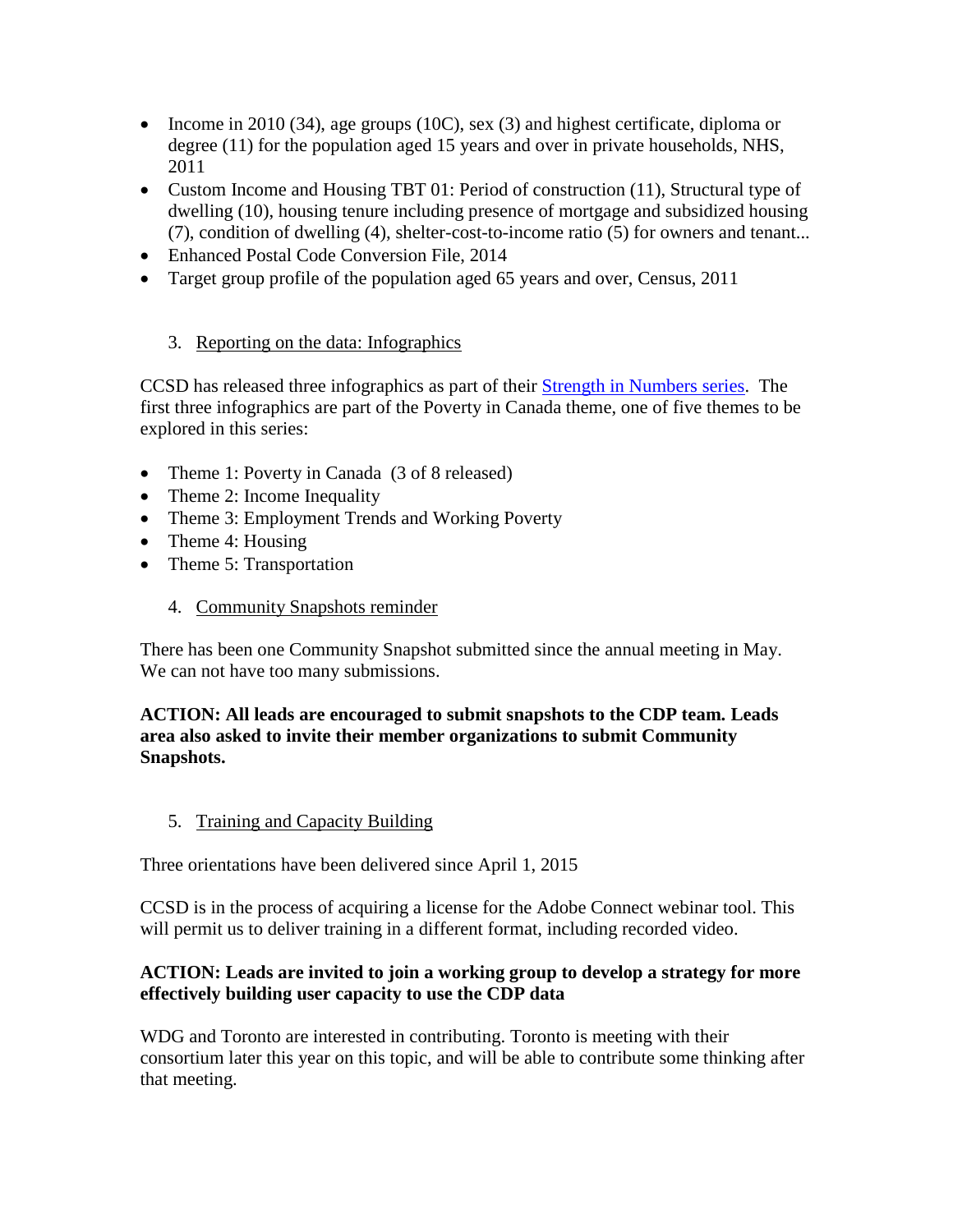Allison from Bow Valley suggested CDP make available templates to populate with local data.

## **ACTION: CDP to provide infographics template to consortium leads.**

Beyond the quantity of data, we need to think about how to make the data more accessible. WDG has started offering pre-packaged excel tables that can be more easily accessed.

Calgary has been discussing building capacity within the Calgary consortium.

## **ACTION: Keep Calgary connected to the working group**

## **ACTION: Integrate the web development project into the work of the Training & Capacity building working group**

6. Membership update

**UPDATE!** (Oct. 27, 2015): Newfoundland and Labrador as well as the County of Haliburton and the City of Kawartha Lakes have both signed their contracts. The CDP now has 29 consortia formally in place.

We remain in communication with several other communities which have expressed interest in forming a consortium.

The CDP houses 272 member organizations, up from 250 on March 31.

Leads are asked to give Michael Ditor notification when they know that a new member organization will be putting in a request for an account. Once the leads have approved a new member organization, they can put the principal contact in touch with Michael Ditor, indicating their approval. The contact will share their coordinates, including phone number, email, street and web address. No documents need to be signed for the CDP team, as individual users agree to the terms and services when they register an account. **It is very important that the principal contact register an account (communitydata.ca/user/register) even if they will not be downloading data.**

#### **ACTION: Leads to ensure that all principal contacts at each member organization within their consortium have created an account at communitydata.ca**

7. Annual meeting 2016

The annual meeting is confirmed for May 26 and 27, 2016. Block booking has been organized with the Mount Royal Hotel. The Town of Banff will offer the meeting room.